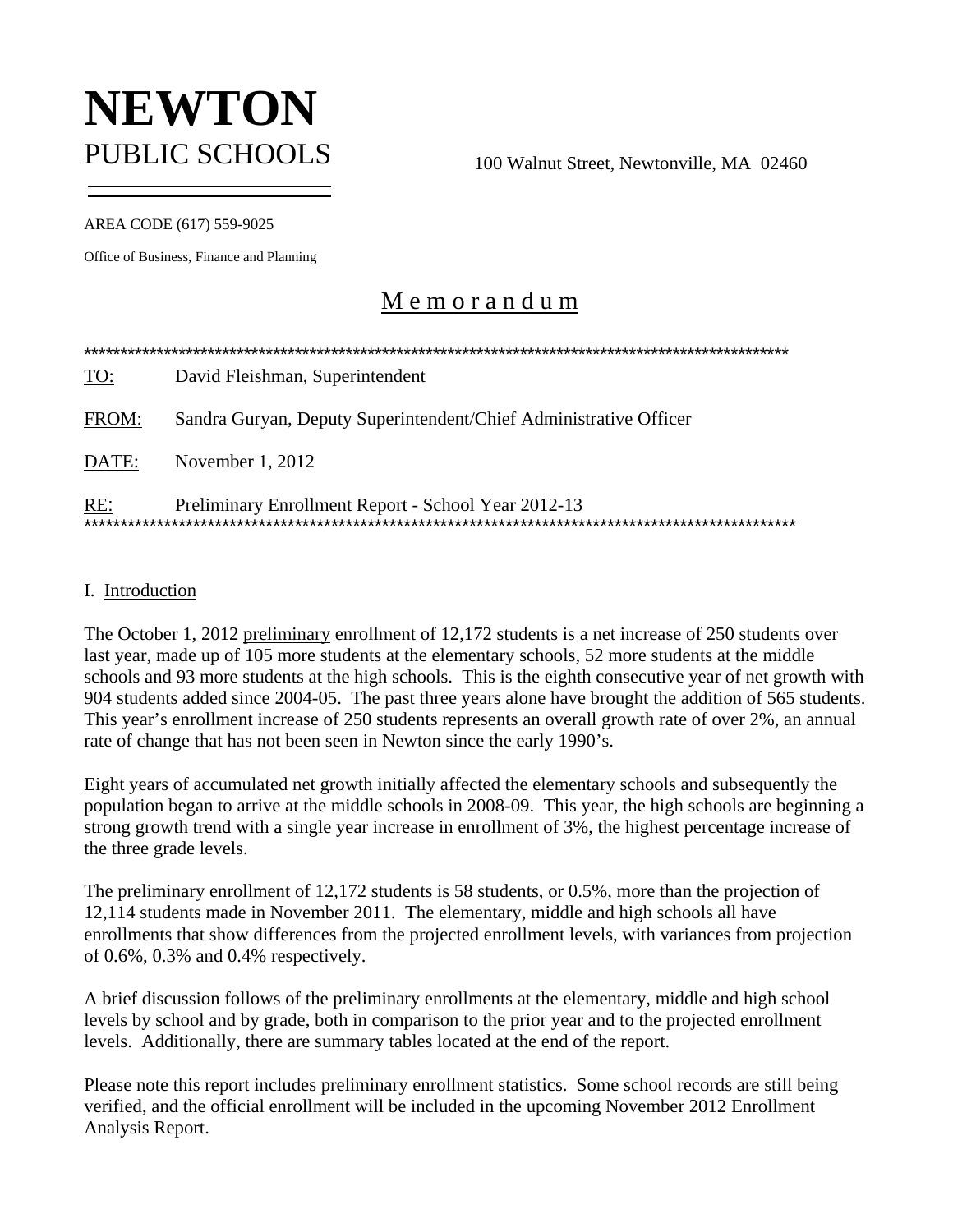## II. Preliminary Elementary School Enrollment

The October 1, 2012 preliminary elementary enrollment of 5,792 students is an increase of 105 students over the prior year and 35 students above what was projected in November 2011.

This year's kindergarten class is enrolled at a record high of 936 students that is an increase of 41 students over last year and is 33 students higher than projected. For the third year in a row, the size of the kindergarten class sets a new high and kindergarten enrollment now matches enrollment levels of the early 1970s. There is also robust enrollment throughout the elementary years as seen by growing enrollment in the upper elementary grades. As the table below shows, there are now three grades that are above 950 students and grade 5 is over one thousand at 1,022 students.

|                    |                     | <b>Projected</b>  | <b>Current</b>   |          | <b>Prior Year</b> | <b>Current</b> |          |
|--------------------|---------------------|-------------------|------------------|----------|-------------------|----------------|----------|
|                    | <b>Current Year</b> | <b>Enrollment</b> | Year vs.         | $\%$     | <b>Enrollment</b> | Year vs.       | %        |
| <b>Grade</b>       | 2012-13             | 2012-13           | <b>Projected</b> | Variance | 2011-12           | Prior          | Change   |
| lκ                 | 936                 | 903               | 33               | 3.7%     | 895               | 41             | 4.6%     |
|                    | 937                 | 945               | -8               | $-0.8%$  | 940               | -3             | $-0.3%$  |
| $\overline{2}$     | 966                 | 974               | -8               | $-0.8%$  | 956               | 10             | 1.0%     |
| 3                  | 977                 | 970               |                  | 0.7%     | 922               | 55             | 6.0%     |
|                    | 939                 | 930               | 9                | 1.0%     | 1,018             | $-79$          | -7.8%    |
| 15                 | 1,022               | 1,016             | 6                | 0.6%     | 937               | 85             | 9.1%     |
| Special Education* | 15                  | 19                | -4               | $-21.1%$ | 19                | -4             | $-21.1%$ |
| <b>TOTAL</b>       | 5,792               | 5.757             | 35               | 0.6%     | 5,687             | 105            | 1.8%     |

**ELEMENTARY SCHOOL ENROLLMENT BY GRADE**

\* The enrollment includes students who receive special education services outside the regular classroom for a significant amount of time.

**NOTE ENROLLMENTS HAVE NOT BEEN 100% VERIFIED**

The highest year over year enrollment growth is seen at five schools: Angier  $(+16)$ , Bowen  $(+29)$ , Peirce  $(+21)$ , Underwood  $(+21)$  and Ward  $(+23)$ . Two of these schools were as projected and three schools have enrollment growth that is higher than projected including Bowen, Peirce and Underwood. Enrollment decreases are seen at three schools: Cabot (-22), Countryside (-11) and Franklin (-5). The remaining seven schools grew by a small number of students and were close to projection except for Mason-Rice which enrolled 10 students fewer than projected.

#### **ELEMENTARY SCHOOL ENROLLMENT BY SCHOOL**

|                    |                      | Projected         | <b>Current</b> |          | <b>Prior Year</b> | Current  |          |
|--------------------|----------------------|-------------------|----------------|----------|-------------------|----------|----------|
|                    | <b>Current Yearl</b> | <b>Enrollment</b> | Year vs.       | %        | <b>Enrollment</b> | Year vs. | %        |
| <b>School</b>      | 2012-13              | 2012-13           | Projected      | Variance | 2011-12           | Prior    | Change   |
| Angier             | 409                  | 409               | 0              | 0.0%     | 393               | 16       | 4.1%     |
| Bowen              | 477                  | 455               | 22             | 4.8%     | 448               | 29       | 6.5%     |
| Burr               | 415                  | 418               | $-3$           | $-0.7%$  | 409               | 6        | 1.5%     |
| Cabot              | 418                  | 434               | -16            | $-3.7%$  | 440               | $-22$    | $-5.0\%$ |
| Countryside        | 481                  | 488               | $-7$           | $-1.4%$  | 492               | $-11$    | $-2.2%$  |
| Franklin*          | 396                  | 397               | $-1$           | $-0.3%$  | 401               | -5       | $-1.2%$  |
| Horace Mann        | 394                  | 399               | -5             | $-1.3%$  | 386               | 8        | 2.1%     |
| Lincoln-Eliot      | 322                  | 319               | 3              | 0.9%     | 317               | 5        | 1.6%     |
| Mason-Rice         | 438                  | 448               | -10            | $-2.2%$  | 437               | 1        | 0.2%     |
| Memorial-Spaulding | 465                  | 458               |                | 1.5%     | 458               | 7        | 1.5%     |
| Peirce             | 337                  | 319               | 18             | 5.6%     | 316               | 21       | 6.6%     |
| Underwood          | 310                  | 285               | 25             | 8.8%     | 289               | 21       | 7.3%     |
| Ward               | 301                  | 296               | 5              | 1.7%     | 278               | 23       | 8.3%     |
| Williams           | 304                  | 302               | 2              | 0.7%     | 302               | 2        | 0.7%     |
| Zervas             | 325                  | 330               | $-5$           | $-1.5%$  | 321               | 4        | 1.2%     |
| TOTAL              | 5,792                | 5,757             | 35             | 0.6%     | 5,687             | 105      | 1.8%     |

\* The enrollment includes students who receive special education services outside the regular classroom for a significant amount of time.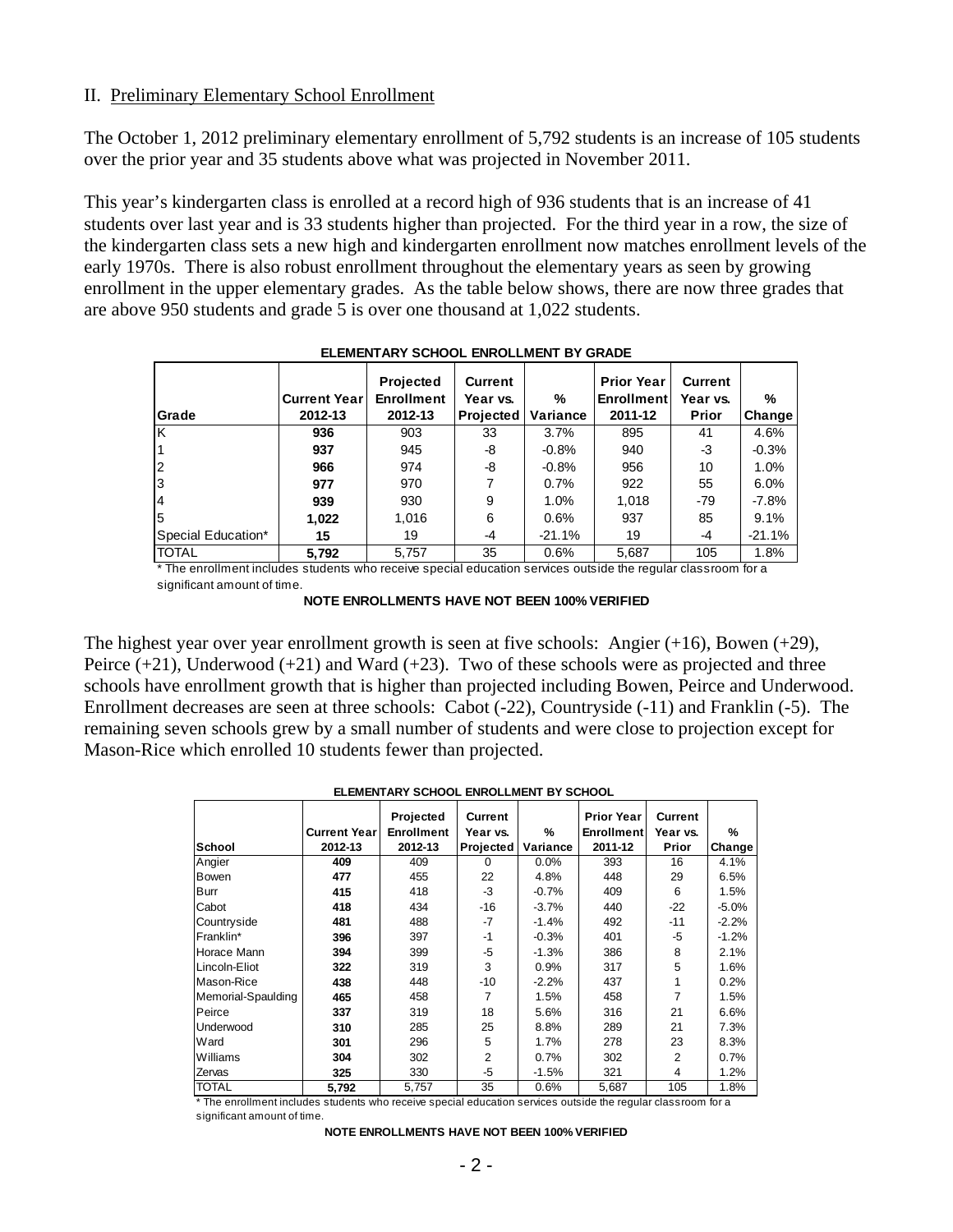As seen in the kindergarten enrollment table, the increased kindergarten enrollment was distributed among close to half of Newton's elementary schools. Six schools have kindergarten enrollments that are 5 students or more above the numbers projected: Cabot (+15), Countryside (+6), Mason-Rice (+7), Underwood  $(+7)$ , Ward  $(+5)$  and Williams  $(+5)$ . Two schools have fewer kindergarten students than were projected including Burr (-10) and Horace Mann (-8). Seven schools have enrolled kindergarten students at expected levels. Note that Cabot's higher than expected enrollment in kindergarten was offset by enrollment decreases in grades 1-5.

|                    | <b>Current</b> | <b>Projected</b>  | <b>Current</b>   |          | <b>Prior Year</b> | <b>Current</b> |          |
|--------------------|----------------|-------------------|------------------|----------|-------------------|----------------|----------|
|                    | Year           | <b>Enrollment</b> | Year vs.         | %        | <b>Enrollment</b> | Year vs.       |          |
| School             | 2012-13        | 2012-13           | <b>Projected</b> | Variance | 2011-12           | Prior          | % Change |
| Angier             | 69             | 68                |                  | 1.5%     | 62                | 7              | 11.3%    |
| Bowen              | 79             | 79                | $\mathbf 0$      | 0.0%     | 67                | 12             | 15.2%    |
| Burr               | 65             | 75                | $-10$            | $-13.3%$ | 68                | -3             | $-4.6%$  |
| Cabot              | 73             | 58                | 15               | 25.9%    | 63                | 10             | 13.7%    |
| Countryside        | 71             | 65                | 6                | 9.2%     | 62                | 9              | 12.7%    |
| Franklin           | 63             | 62                | 1                | 1.6%     | 72                | -9             | $-14.3%$ |
| Horace Mann        | 65             | 73                | -8               | $-11.0%$ | 80                | $-15$          | $-23.1%$ |
| Lincoln-Eliot      | 48             | 46                | $\overline{2}$   | 4.3%     | 55                | -7             | $-14.6%$ |
| Mason-Rice         | 79             | 72                | 7                | 9.7%     | 64                | 15             | 19.0%    |
| Memorial-Spaulding | 69             | 70                | $-1$             | $-1.4%$  | 66                | 3              | 4.3%     |
| Peirce             | 51             | 49                | 2                | 4.1%     | 55                | $-4$           | $-7.8%$  |
| Underwood          | 47             | 40                | 7                | 17.5%    | 49                | $-2$           | $-4.3%$  |
| Ward               | 47             | 42                | 5                | 11.9%    | 46                | 1              | 2.1%     |
| Williams           | 50             | 45                | 5                | 11.1%    | 46                | 4              | 8.0%     |
| Zervas             | 60             | 59                | 1                | 1.7%     | 40                | 20             | 33.3%    |
| <b>TOTAL</b>       | 936            | 903               | 33               | 3.7%     | 895               | 41             | 4.4%     |

| <b>KINDERGARTEN ENROLLMENT</b> |
|--------------------------------|
|--------------------------------|

\* The Burr-Franklin and the Burr-Williams existing buffer zones were expanded for the 2012-13 school year to reduce enrollment pressure at Burr Elementary School.

The Preliminary Elementary Class Size Array by school and by grade for the current school year is presented in Table 5. Seven regular education classrooms were added to accommodate enrollment bringing the total to 263 classes. Of the seven new classes, three are combined grade classes, an efficient way to address class size. Again this year, additional FTEs are placed in schools where class size is high and another class section is not feasible. There is a 0.5 FTE Teacher at Horace Mann in grade 5 and a 0.6 FTE Teacher at Williams in kindergarten. Note that the three smallest elementary schools, where typically enrollments have remained under 300 students, all have populations above that level this year (Underwood, Ward and Williams).

Buffer zones were utilized again this year to improve and balance class sizes. There were 175 kindergarten students (or new move-ins) placed by the Office of Elementary Education via the buffer zone process. Last year, the new Countryside-Angier buffer zone allowed a kindergarten class to be shifted from Countryside to Angier. This year, enrollment was balanced between the two schools without altering the mix of classrooms by placing 36 buffer zone students at Angier and 20 students at Countryside. The newly expanded Burr buffer zones were intended to shift a small number of students to Williams (10 students) and Franklin (2 students).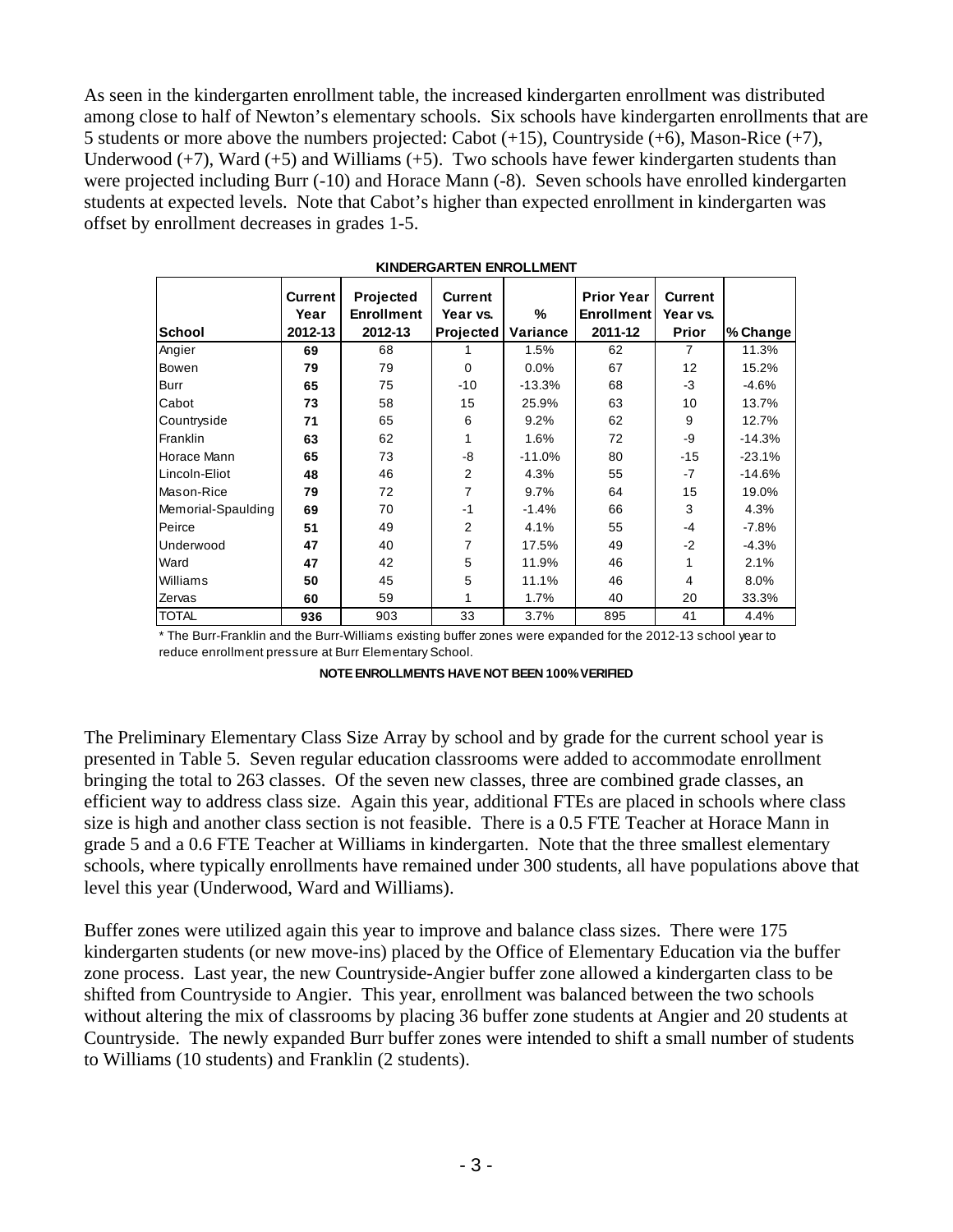## III. Preliminary Middle School Enrollment

The October 1, 2012 preliminary middle school enrollment of 2,719 students is an increase of 52 students versus last year, an enrollment increase of 2%. This year, enrollments increased by 3% at Brown and Day and stayed level at Bigelow and Oak Hill. District wide, the size of the sixth grade was smaller than last year by 22 students and there was strong growth in both grade 7 and grade 8 with  $+47$ and +23 more students respectively.

As indicated in the table below, the current middle school enrollment of 2,719 students is close to the November 2011 projection, with an overall variance of nine students, or 0.3%. Two schools have greater numbers of students enrolled than were projected including Bigelow and Brown; Day's enrollment was as projected while Oak Hill has 9 fewer students enrolled than projected. As mentioned above, grade 8 has strong cohort growth above last year and also has enrolled 17 students more than projected in November 2011. Again, grade 7 also has strong cohort growth above last year but is within 3 students of projected enrollment.

| School         | <b>Current Year</b><br>2012-13 | <b>Projected</b><br><b>Enrollment</b><br>2012-13 | <b>Current</b><br>Year vs.<br>Projected | %<br>Variance | <b>Prior Year</b><br><b>Enrollment</b><br>2011-12 | <b>Current</b><br>Year vs.<br>Prior | %<br>Change |
|----------------|--------------------------------|--------------------------------------------------|-----------------------------------------|---------------|---------------------------------------------------|-------------------------------------|-------------|
| <b>Bigelow</b> | 531                            | 524                                              |                                         | 1.3%          | 533                                               | -2                                  | $-0.4%$     |
| <b>Brown</b>   | 698                            | 688                                              | 10                                      | 1.5%          | 677                                               | 21                                  | 3.1%        |
| Day            | 874                            | 873                                              |                                         | 0.1%          | 845                                               | 29                                  | 3.4%        |
| Oak Hill       | 616                            | 625                                              | -9                                      | $-1.4%$       | 612                                               | 4                                   | 0.7%        |
| Total          | 2,719                          | 2,710                                            | 9                                       | 0.3%          | 2,667                                             | 52                                  | 1.9%        |

|  | <b>MIDDLE SCHOOL ENROLLMENT BY SCHOOL</b> |  |  |  |
|--|-------------------------------------------|--|--|--|
|--|-------------------------------------------|--|--|--|

|                  | <b>Current Year</b> | <b>Projected</b><br><b>Enrollment</b> | Current<br>Year vs. | %        | <b>Prior Year</b><br><b>Enrollment</b> | <b>Current</b><br>Year vs. | $\%$    |
|------------------|---------------------|---------------------------------------|---------------------|----------|----------------------------------------|----------------------------|---------|
| <b>Grade</b>     | 2012-13             | 2012-13                               | Projected           | Variance | 2011-12                                | Prior                      | Change  |
| l6               | 900                 | 909                                   | -9                  | $-1.0%$  | 922                                    | $-22$                      | $-2.4%$ |
|                  | 922                 | 925                                   | -3                  | $-0.3%$  | 875                                    | 47                         | 5.4%    |
| l8               | 889                 | 872                                   | 17                  | 1.9%     | 866                                    | 23                         | 2.7%    |
| Spec. Education* | 8                   | 4                                     | 4                   | 100.0%   | 4                                      | 4                          | 100.0%  |
| lTotal           | 2.719               | 2.710                                 | 9                   | 0.3%     | 2,667                                  | 52                         | 1.9%    |

## **MIDDLE SCHOOL ENROLLMENTS BY GRADE**

\* The enrollment includes students who receive Special Education services outside the regular classroom for a significant amount of time.

## **NOTE ENROLLMENTS HAVE NOT BEEN 100% VERIFIED**

Middle schools are utilizing additional teaching resources approved in the FY13 budget process for enrollment to improve team size and off team class sizes. Middle school team sizes are more favorable and balanced among schools this year with team sizes at Brown and Day in the mid-90s and team sizes at Oak Hill and Bigelow in the high 80s. This is an improvement from the past three years when schools had several grades with team sizes that were trending upward to 100 students. See table 6 at the end of the report for a comparison of average middle school team sizes for the past three years.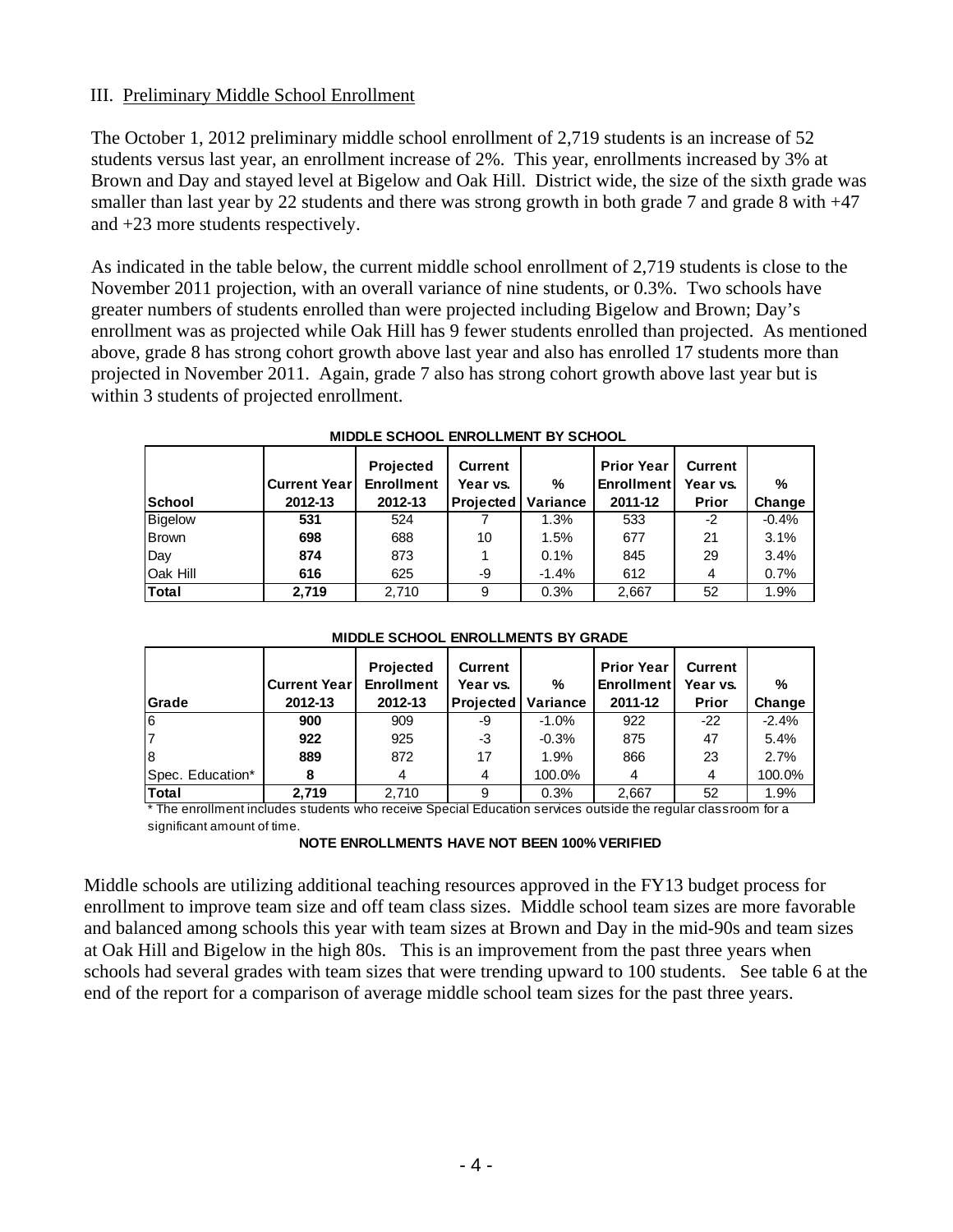## IV. Preliminary High School Enrollment

The October 1, 2012 high school enrollment of 3,661 students is an increase of 93 students versus last year, and is 14 students higher than projected in November 2011. For the prior ten years, enrollment at the high school level has fluctuated but has not grown above the level of a decade ago. A significant growth trend arrives at the high schools this year and is expected to continue for five years.

Newton North's current enrollment of 1,940 students is 63 students, or 3% higher than last year and 29 students more than projected. The current Newton South enrollment of 1,721 students is 30 students, or 2% higher than last year and 15 fewer students than projected.

Both high schools have robust enrollment in the incoming ninth grades, as expected, due to accumulated enrollment growth in the system beginning to arrive at the high school level. The ninth grade is larger by 55 students than the prior year with more of that growth at Newton North (44 students) than at Newton South (11 students). Both high schools are experiencing growth in ninth grade that is higher than projected. At Newton North, more students than projected have enrolled in grades 10 and 11, an additional 22 students combined.

The total difference in enrollment between Newton North and Newton South is currently 219 students and was 186 students last year and 163 students in 2010-11.

|                     | <b>Current Year</b> | Projected<br>Enrollment | Current<br>Year vs.       | %       | <b>Prior Year</b><br>Enrollment Year vs. | I Current I | %        |
|---------------------|---------------------|-------------------------|---------------------------|---------|------------------------------------------|-------------|----------|
| <b>School</b>       | 2012-13             | 2012-13                 | <b>Projected Variance</b> |         | 2011-12                                  | Prior       | Change   |
| l9                  | 483                 | 473                     | 10                        | 2.1%    | 439                                      | 44          | 10.0%    |
| 10                  | 452                 | 443                     | 9                         | 2.0%    | 481                                      | $-29$       | $-6.0\%$ |
| 11                  | 492                 | 479                     | 13                        | 2.7%    | 435                                      | 57          | 13.1%    |
| 12                  | 433                 | 431                     | 2                         | 0.5%    | 437                                      | -4          | $-0.9%$  |
| Spec. Ed./Ungraded* | 80                  | 85                      | -5                        | $-5.9%$ | 85                                       | -5          | $-5.9%$  |
| <b>TOTAL</b>        | 1.940               | 1.911                   | 29                        | 1.5%    | 1.877                                    | 63          | 3.4%     |

### **NEWTON NORTH HIGH SCHOOL ENROLLMENT BY GRADE**

#### **NEWTON SOUTH HIGH SCHOOL ENROLLMENT BY GRADE**

|                     |                     | Projected           | Current                   |          | <b>Prior Year   Current</b> |       |               |
|---------------------|---------------------|---------------------|---------------------------|----------|-----------------------------|-------|---------------|
|                     | <b>Current Year</b> | <b>Enrollment</b> I | Year vs.                  | %        | Enrollment Year vs.         |       | $\frac{0}{0}$ |
| <b>School</b>       | 2012-13             | 2012-13             | <b>Projected Variance</b> |          | 2011-12                     | Prior | Change        |
| 9                   | 447                 | 437                 | 10                        | 2.3%     | 436                         | 11    | 2.5%          |
| 10                  | 436                 | 440                 | -4                        | $-0.9%$  | 415                         | 21    | 5.1%          |
| 11                  | 406                 | 416                 | $-10$                     | $-2.4%$  | 408                         | $-2$  | $-0.5%$       |
| 12                  | 406                 | 404                 | 2                         | 0.5%     | 393                         | 13    | 3.3%          |
| Spec. Ed./Ungraded* | 26                  | 39                  | -13                       | $-33.3%$ | 39                          | -13   | $-33.3%$      |
| <b>TOTAL</b>        | 1.721               | 1.736               | -15                       | $-0.9%$  | 1.691                       | 30    | 1.8%          |

#### **TOTAL HIGH SCHOOL ENROLLMENT**

|                     |                     | Projected  | <b>Current</b>            |          | <b>Prior Year   Current  </b> |       |          |
|---------------------|---------------------|------------|---------------------------|----------|-------------------------------|-------|----------|
|                     | <b>Current Year</b> | Enrollment | Year vs.                  | %        | Enrollment Year vs.           |       | %        |
| School              | 2012-13             | 2012-13    | <b>Projected Variance</b> |          | 2011-12                       | Prior | Change   |
| 19                  | 930                 | 910        | 20                        | 2.2%     | 875                           | 55    | 6.3%     |
| 10                  | 888                 | 883        | 5                         | 0.6%     | 896                           | -8    | $-0.9%$  |
| 11                  | 898                 | 895        | 3                         | 0.3%     | 843                           | 55    | 6.5%     |
| 12                  | 839                 | 835        | 4                         | 0.5%     | 830                           | 9     | 1.1%     |
| Spec. Ed./Ungraded* | 106                 | 124        | -18                       | $-14.5%$ | 124                           | -18   | $-14.5%$ |
| <b>TOTAL</b>        | 3,661               | 3,647      | 14                        | 0.4%     | 3,568                         | 93    | 2.6%     |

\* The enrollment includes students who receive Special Education services outside the regular classroom for a significant amount of time and Special Education students beyond Grade 12.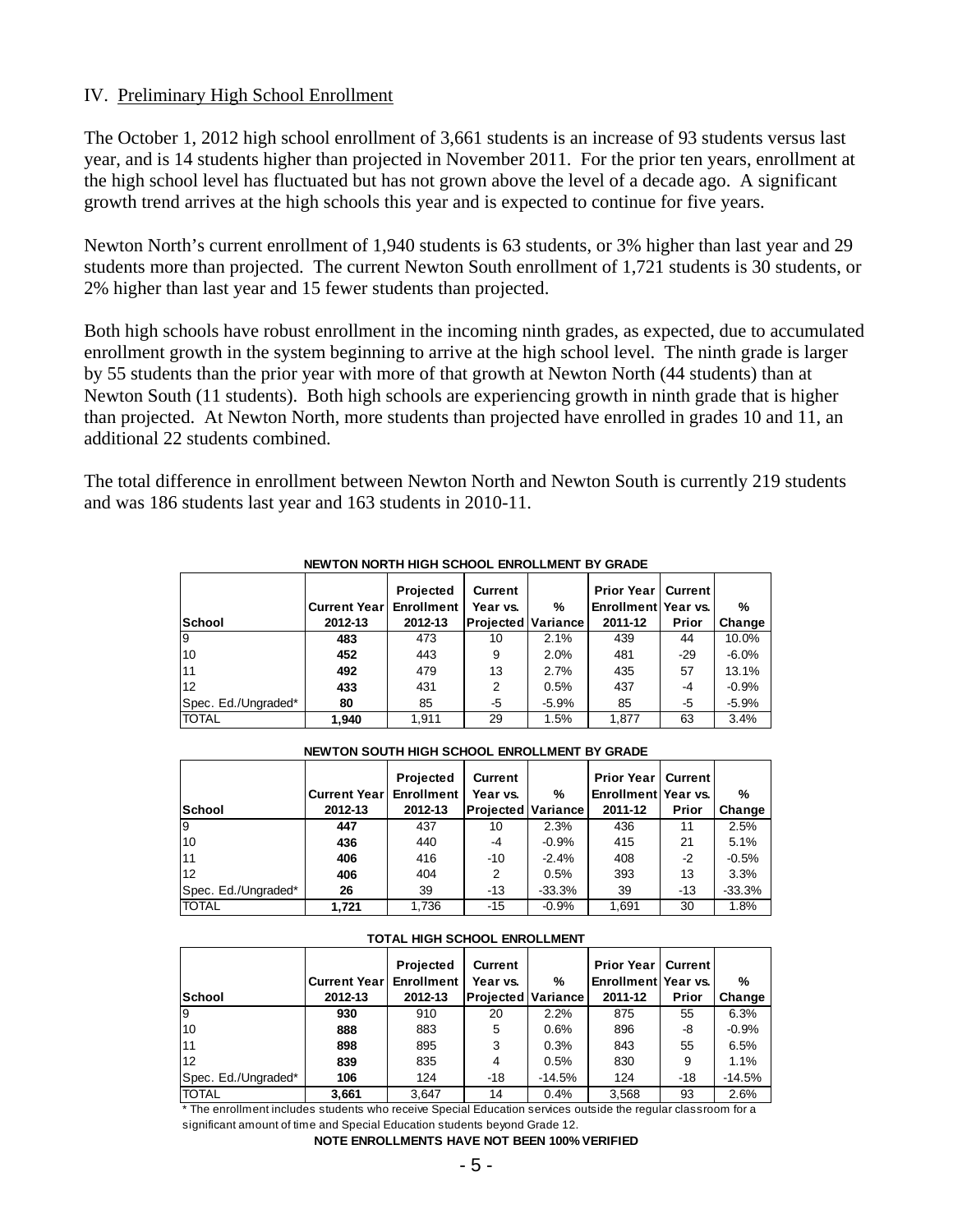|                          | <b>Actual</b>     | Projected*        |                   |          |
|--------------------------|-------------------|-------------------|-------------------|----------|
|                          | <b>Enrollment</b> | <b>Enrollment</b> | <b>Actual vs.</b> | $\%$     |
| School                   | 10/1/12           | 10/1/12           | Projected         | Variance |
| Angier                   | 409               | 409               | 0                 | 0.0%     |
| <b>Bowen</b>             | 477               | 455               | 22                | 4.8%     |
| <b>Burr</b>              | 415               | 418               | $-3$              | $-0.7%$  |
| Cabot                    | 418               | 434               | $-16$             | $-3.7%$  |
| Countryside              | 481               | 488               | $-7$              | $-1.4%$  |
| Franklin**               | 396               | 397               | $-1$              | $-0.3%$  |
| Horace Mann              | 394               | 399               | -5                | $-1.3%$  |
| Lincoln-Eliot            | 322               | 319               | 3                 | 0.9%     |
| Mason-Rice               | 438               | 448               | $-10$             | $-2.2%$  |
| Memorial-Spaulding       | 465               | 458               | $\overline{7}$    | 1.5%     |
| Peirce                   | 337               | 319               | 18                | 5.6%     |
| Underwood**              | 310               | 285               | 25                | 8.8%     |
| Ward                     | 301               | 296               | 5                 | 1.7%     |
| Williams                 | 304               | 302               | $\overline{2}$    | 0.7%     |
| Zervas                   | 325               | 330               | $-5$              | $-1.5%$  |
| <b>TOTAL ELEMENTARY</b>  | 5,792             | 5,757             | 35                | 0.6%     |
| <b>Bigelow</b>           | 531               | 524               | $\overline{7}$    | 1.3%     |
| Brown**                  | 698               | 688               | 10                | 1.5%     |
| Day                      | 874               | 873               | 1                 | 0.1%     |
| Oak Hill                 | 616               | 625               | -9                | $-1.4%$  |
| <b>TOTAL MIDDLE</b>      | 2,719             | 2,710             | 9                 | 0.3%     |
| North High**             | 1,940             | 1,911             | 29                | 1.5%     |
| South High**             | 1,721             | 1,736             | $-15$             | $-0.9%$  |
| <b>TOTAL HIGH SCHOOL</b> | 3,661             | 3,647             | 14                | 0.4%     |
| <b>GRAND TOTAL</b>       | 12,172            | 12,114            | 58                | 0.5%     |

## **TABLE 1 PRELIMINARY ENROLLMENT OCTOBER 1, 2012 ACTUAL VS. PROJECTED ENROLLMENT BY SCHOOL**

\* Projected enrollments are documented in the November, 2011 Enrollment Analysis Report.

\*\* The enrollment includes students who receive special education services outside the regular classroom for a significant amount of time.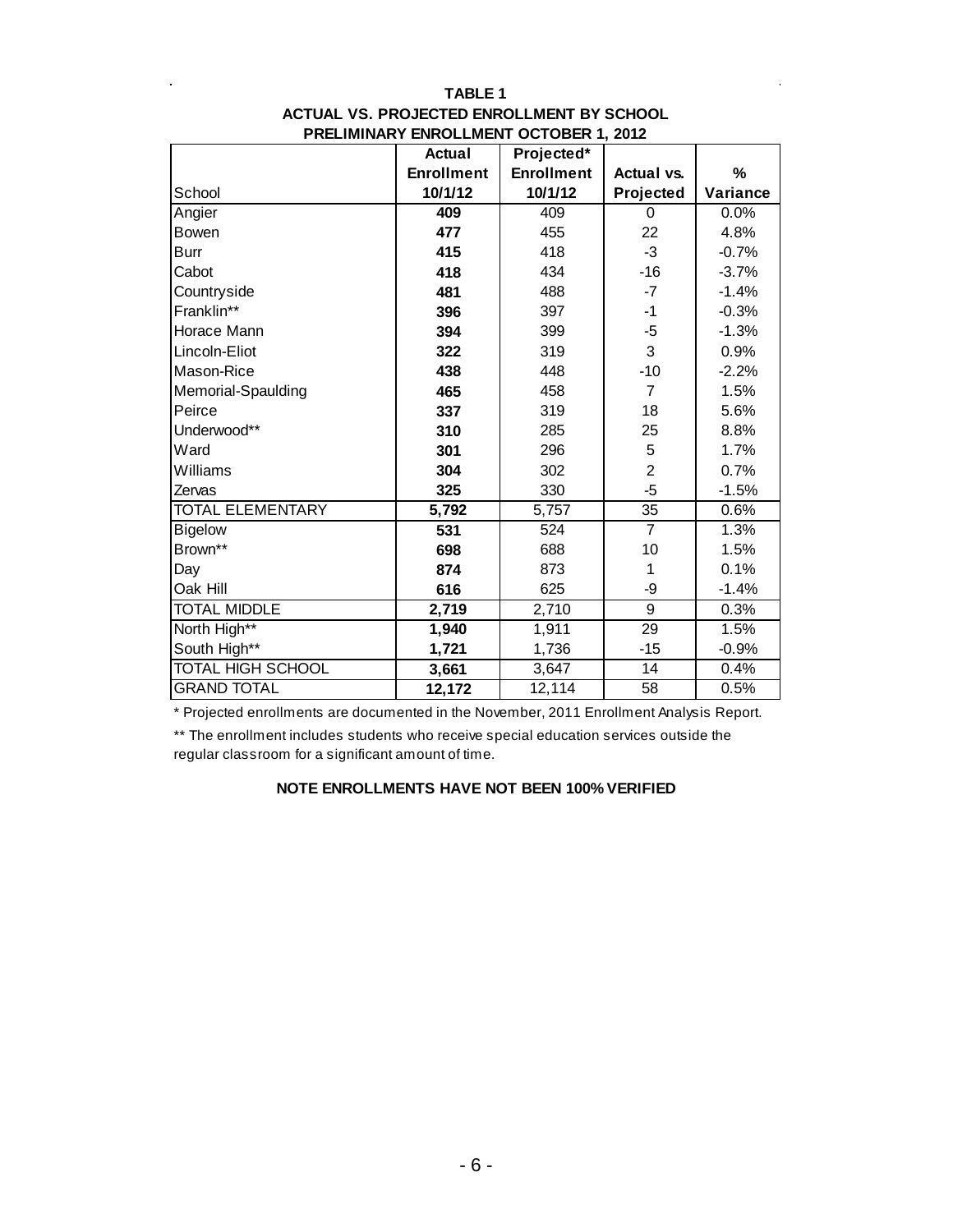## **TABLE 2 PRELIMINARY ENROLLMENT OCTOBER 1, 2012 ACTUAL VS. PROJECTED ENROLLMENT BY GRADE**

|                               | <b>Actual</b>     | Projected*        |                   |          |
|-------------------------------|-------------------|-------------------|-------------------|----------|
|                               | <b>Enrollment</b> | <b>Enrollment</b> | <b>Actual vs.</b> | %        |
| Grade                         | 10/1/12           | 10/1/12           | Projected         | Variance |
| K                             | 936               | 903               | 33                | 3.7%     |
|                               | 937               | 945               | -8                | $-0.8%$  |
| 2                             | 966               | 974               | -8                | $-0.8%$  |
| 3                             | 977               | 970               | 7                 | 0.7%     |
| 4                             | 939               | 930               | 9                 | 1.0%     |
| 5                             | 1,022             | 1,016             | 6                 | 0.6%     |
| Special Education**           | 15                | 19                | -4                | $-21.1%$ |
| <b>TOTAL ELEMENTARY</b>       | 5,792             | 5,757             | 35                | 0.6%     |
| 6                             | 900               | 909               | -9                | $-1.0%$  |
|                               | 922               | 925               | -3                | $-0.3%$  |
| 8                             | 889               | 872               | 17                | 1.9%     |
| Special Education**           | 8                 | 4                 | 4                 | 100.0%   |
| <b>TOTAL MIDDLE</b>           | 2,719             | 2,710             | 9                 | 0.3%     |
| 9                             | 930               | 910               | 20                | 2.2%     |
| 10                            | 888               | 883               | 5                 | 0.6%     |
| 11                            | 898               | 895               | 3                 | 0.3%     |
| 12                            | 839               | 835               | 4                 | 0.5%     |
| Special Education/Ungraded*** | 106               | 124               | -18               | $-14.5%$ |
| <b>TOTAL HIGH SCHOOL</b>      | 3,661             | 3,647             | 14                | 0.4%     |
| <b>GRAND TOTAL</b>            | 12,172            | 12,114            | 58                | 0.5%     |

\* Projected enrollments are documented in the November, 2011 Enrollment Analysis Report.

\*\* The enrollment includes students who receive special education services outside the regular classroom for a significant amount of time.

\*\*\* "Ungraded" refers to special education students beyond Grade 12.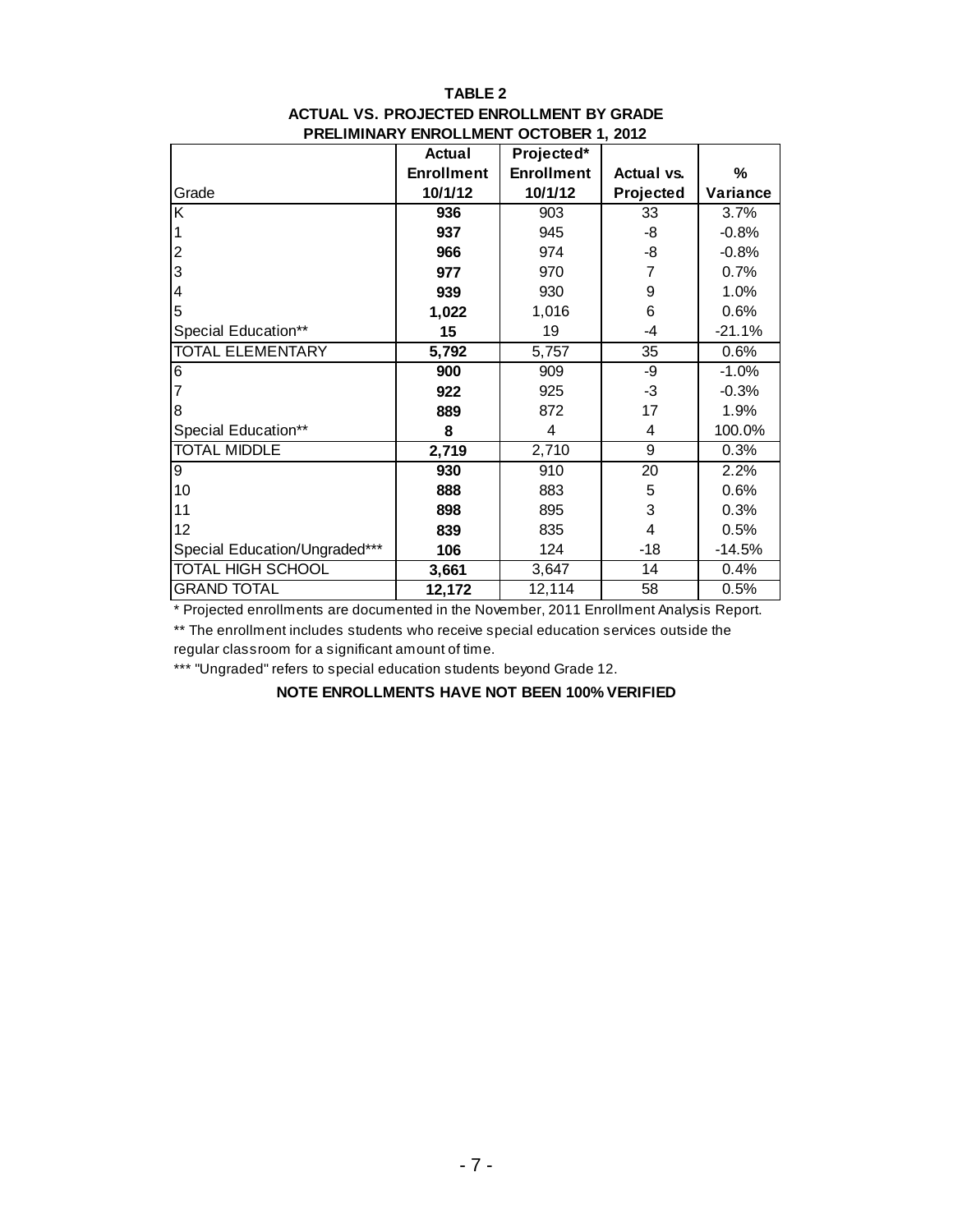|                         |                     | <b>Actual Enrollment*</b> |                         |          |
|-------------------------|---------------------|---------------------------|-------------------------|----------|
|                         |                     |                           | <b>Current</b>          |          |
|                         | <b>Current Year</b> | <b>Last Year</b>          | Year vs.                |          |
| <b>School</b>           | 2012-13             | 2011-12                   | <b>Last Year</b>        | % Change |
| Angier                  | 409                 | 395                       | 14                      | 3.5%     |
| <b>Bowen</b>            | 477                 | 448                       | 29                      | 6.5%     |
| Burr                    | 415                 | 409                       | 6                       | 1.5%     |
| Cabot                   | 418                 | 440                       | $-22$                   | $-5.0%$  |
| Countryside             | 481                 | 490                       | -9                      | $-1.8%$  |
| Franklin                | 396                 | 401                       | $-5$                    | $-1.2%$  |
| Horace Mann             | 394                 | 386                       | 8                       | 2.1%     |
| Lincoln-Eliot           | 322                 | 317                       | 5                       | 1.6%     |
| Mason-Rice              | 438                 | 437                       | 1                       | 0.2%     |
| Memorial-Spaulding      | 465                 | 458                       | 7                       | 1.5%     |
| Peirce                  | 337                 | 316                       | 21                      | 6.6%     |
| Underwood               | 310                 | 289                       | 21                      | 7.3%     |
| Ward                    | 301                 | 278                       | 23                      | 8.3%     |
| Williams                | 304                 | 302                       | 2                       | 0.7%     |
| Zervas                  | 325                 | 321                       | $\overline{\mathbf{4}}$ | 1.2%     |
| <b>TOTAL ELEMENTARY</b> | 5,792               | 5,687                     | 105                     | 1.8%     |
| <b>Bigelow</b>          | 531                 | 533                       | $-2$                    | $-0.4%$  |
| <b>Brown</b>            | 698                 | 677                       | 21                      | 3.1%     |
| Day                     | 874                 | 845                       | 29                      | 3.4%     |
| Oak Hill                | 616                 | 612                       | $\overline{4}$          | 0.7%     |
| <b>TOTAL MIDDLE</b>     | 2,719               | 2,667                     | 52                      | 1.9%     |
| <b>Newton North</b>     | 1,940               | 1,877                     | 63                      | 3.4%     |
| Newton South            | 1,721               | 1,691                     | 30                      | 1.8%     |
| TOTAL HIGH SCHOOL       | 3,661               | 3,568                     | 93                      | 2.6%     |
| <b>GRAND TOTAL</b>      | 12,172              | 11,922                    | 250                     | 2.1%     |

#### **TABLE 3 ACTUAL ENROLLMENTS BY SCHOOL 2012-13 VS. 2011-12**

\*The enrollment includes students who receive special education services outside the regular classroom for a significant amount of time.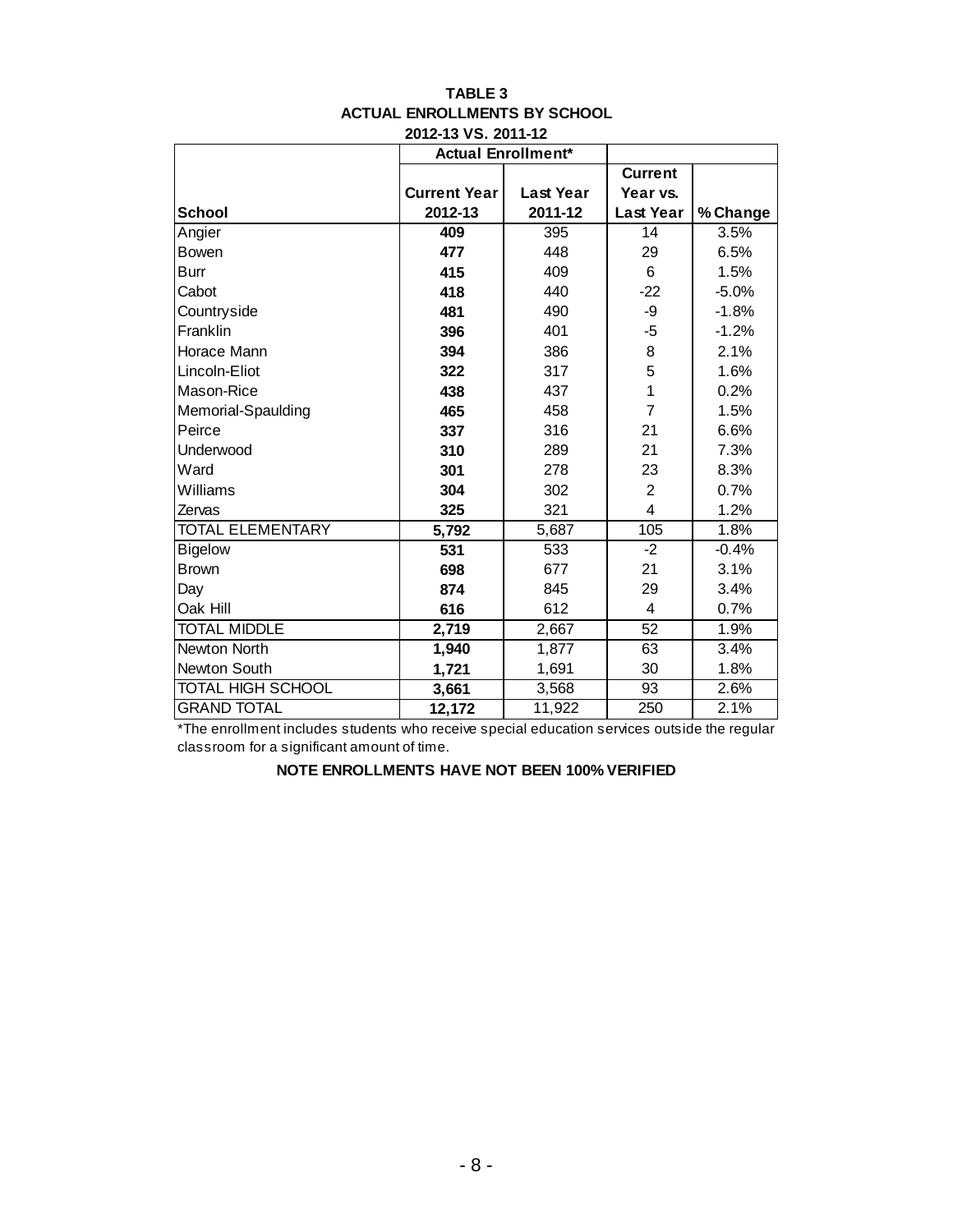## **TABLE 4 ENROLLMENTS BY GRADE OCTOBER 1, 2011 and OCTOBER 1, 2012**

|                                 |         | <b>October 1 Enrollment</b> | <b>Changes in Enrollment</b><br>2011-12 to 2012-13 |       |          |
|---------------------------------|---------|-----------------------------|----------------------------------------------------|-------|----------|
|                                 |         | <b>Net</b>                  |                                                    | N     | $\%$     |
| Grade                           | 2011    | <b>Migration</b>            | 2012                                               |       |          |
| Κ                               | 895.    | $+42$                       | 936                                                | $+41$ | $+4.6%$  |
| $\mathbf{1}$                    | $940 -$ | $+26$                       | $-937$                                             | $-3$  | $-0.3%$  |
| $\overline{c}$                  | 956.    | $+21$                       | 966                                                | $+10$ | $+1.0%$  |
| 3                               | 923.    | $+16$                       | $-977$                                             | $+54$ | $+5.9%$  |
| 4                               | 1,017   | $+5$                        | $-939$                                             | -78   | $-7.7%$  |
| 5                               | 937     | $-37$                       | $-1,022$                                           | $+85$ | $+9.1%$  |
| Special Education*              | 19      |                             | 15                                                 | -4    | $-21.1%$ |
| <b>TOTAL ELEMENTARY SCHOOLS</b> | 5,687   |                             | 5,792                                              | 105   | $+1.8%$  |
| 6                               | $922 -$ | +0                          | 900                                                | $-22$ | $-2.4%$  |
| $\overline{7}$                  | 875     | $+14$                       | $-922$                                             | $+47$ | $+5.4%$  |
| 8                               | 866.    | $+64$                       | $-889$                                             | $+23$ | $+2.7%$  |
| 9                               | $875 -$ | $+13$                       | $-930$                                             | $+55$ | $+6.3%$  |
| 10                              | 896     | $+2$                        | $-888$                                             | -8    | $-0.9%$  |
| 11                              | 843     | -4                          | $-898$                                             | $+55$ | $+6.5%$  |
| 12                              | $830 -$ |                             | 839                                                | +9    | $+1.1%$  |
| Special Education*/Ungraded**   | 128     |                             | 114                                                | $-14$ | $-10.9%$ |
| <b>TOTAL SECONDARY SCHOOLS</b>  | 6,235   |                             | 6,380                                              | 145   | $+2.3%$  |
| <b>GRAND TOTAL</b>              | 11,922  |                             | 12,172                                             | 250   | $+2.1%$  |

\* The enrollment includes students who receive special education services outside the regular classroom for a significant amount of time.

\*\* "Ungraded" refers to special education students beyond Grade 12.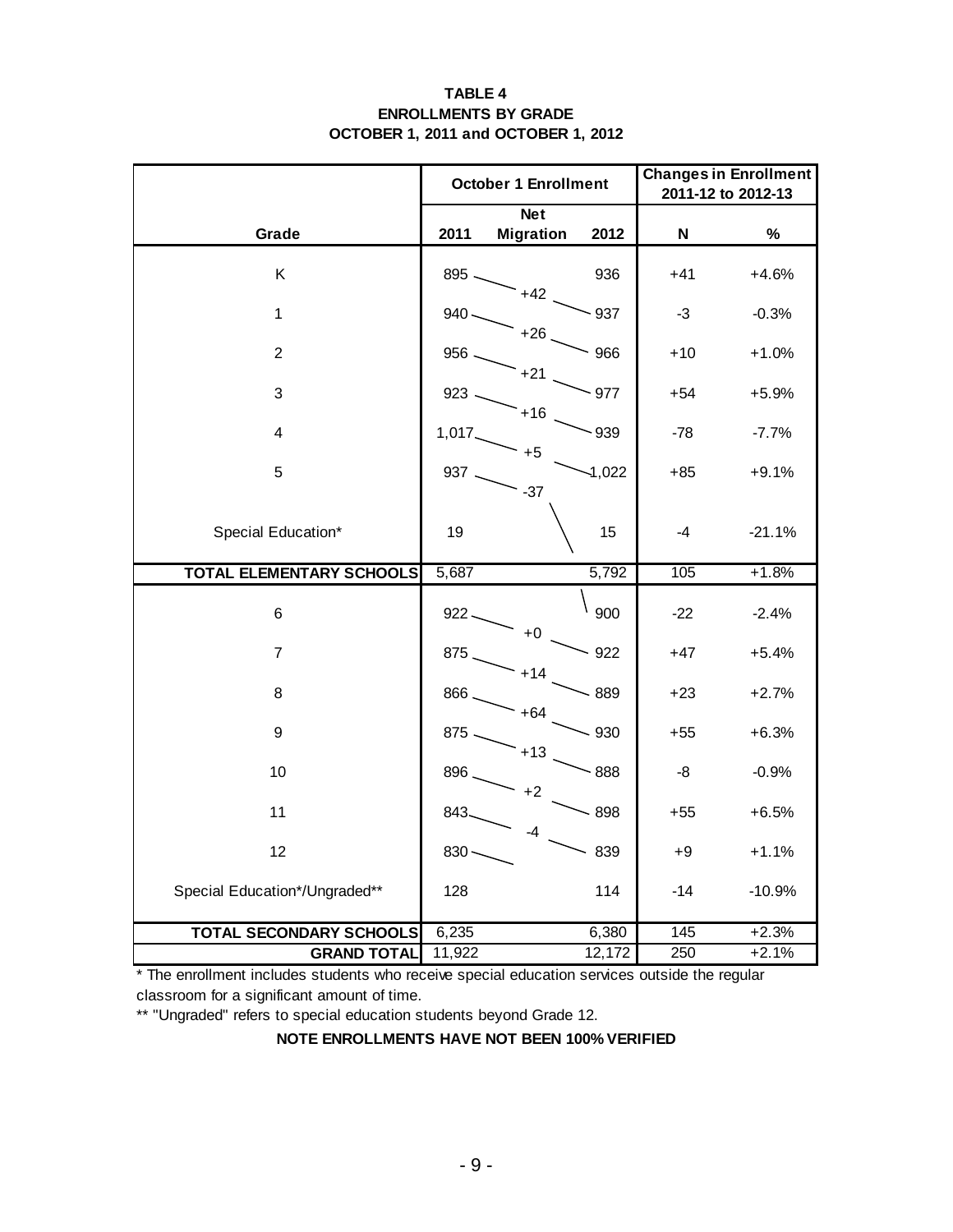| ENROLLMENT OCTOBER I |                         |                 |          |                  |                |                  |                |                  |                |                |                |               |
|----------------------|-------------------------|-----------------|----------|------------------|----------------|------------------|----------------|------------------|----------------|----------------|----------------|---------------|
|                      |                         | Criade          | Crade    | Crade            | Crade          | Crade            | Crade          | Grade            | Criade         | Criade         | Crade          | Craage        |
| <b>SCHOOL</b>        |                         |                 |          |                  |                |                  |                |                  |                |                |                |               |
|                      | $\overline{\mathbf{K}}$ | $K-1$           | 1        | $1 - 2$          | $\overline{2}$ | $2 - 3$          | $\overline{3}$ | $3-4$            | $\overline{4}$ | $4-5$          | $\overline{5}$ | <b>TOTAL</b>  |
| Angier               |                         |                 |          |                  | 18             |                  |                |                  |                |                |                |               |
|                      | 23                      |                 | 22       |                  | 18             |                  | 21             |                  | 23             |                | 24             | # Rooms       |
|                      | 23                      |                 | 22       |                  | 18             |                  | 21             |                  | 23             |                | 24             | 19            |
|                      | 23                      |                 | 21       |                  | 18             |                  | 21             |                  | 22             |                | 24             |               |
| <b>TOTAL</b>         | 69                      | $\overline{0}$  | 65       | $\boldsymbol{0}$ | 72             | $\overline{0}$   | 63             | $\boldsymbol{0}$ | 68             | $\overline{0}$ | 72             | 409           |
| <b>Bowen</b>         |                         |                 |          |                  |                |                  |                |                  |                |                |                |               |
|                      | 20                      |                 |          |                  |                |                  |                |                  |                |                | 21             |               |
|                      | 20                      |                 | 26<br>25 |                  | 27             |                  | 27             |                  | 27             |                | 21             | # Rooms<br>20 |
|                      | 20<br>19                |                 | 25       |                  | 26<br>26       |                  | 26<br>26       |                  | 27<br>27       |                | 21<br>20       |               |
| <b>TOTAL</b>         | 79                      | $\overline{0}$  | 76       | $\overline{0}$   | 79             | $\overline{0}$   | 79             | $\boldsymbol{0}$ | 81             | $\overline{0}$ | 83             | 477           |
|                      |                         |                 |          |                  |                |                  |                |                  |                |                |                |               |
| <b>Burr</b>          | 22                      |                 | 23       |                  | 23             |                  | 25             |                  | 24             |                | 24             | # Rooms       |
|                      | 22                      |                 | 23       |                  | 22             |                  | 25             |                  | 23             |                | 23             | 18            |
|                      | 21                      |                 | 23       |                  | 22             |                  | 24             |                  | 23             |                | 23             |               |
| <b>TOTAL</b>         | 65                      | $\mathbf{0}$    | 69       | $\boldsymbol{0}$ | 67             | $\overline{0}$   | 74             | $\overline{0}$   | 70             | $\overline{0}$ | 70             | 415           |
| Cabot                | 19                      |                 |          |                  | 19             |                  |                |                  |                |                |                |               |
|                      | 18                      |                 | 21       |                  | 19             |                  | 24             |                  | 23             |                | 24             | # Rooms       |
|                      | 18                      |                 | 21       |                  | 18             |                  | 24             |                  | 23             |                | 23             | 20            |
|                      | 18                      |                 | 20       |                  | 18             |                  | 23             |                  | 22             |                | 23             |               |
| <b>TOTAL</b>         | 73                      | $\overline{0}$  | 62       | $\overline{0}$   | 74             | $\overline{0}$   | 71             | $\overline{0}$   | 68             | $\overline{0}$ | 70             | 418           |
| Countryside          |                         |                 |          |                  | 21             |                  | 23             |                  | 20             |                | 23             |               |
|                      | 24                      |                 | 24       |                  | 21             |                  | 22             |                  | 20             |                | 23             | # Rooms       |
|                      | 24                      |                 | 23       |                  | 20             |                  | 22             |                  | 19             |                | 23             | 22            |
|                      | 23                      |                 | 23       |                  | 20             |                  | 22             |                  | 19             |                | 22             |               |
| <b>TOTAL</b>         | 71                      | $\overline{0}$  | 70       | $\overline{0}$   | 82             | $\overline{0}$   | 89             | $\boldsymbol{0}$ | 78             | $\overline{0}$ | 91             | 481           |
| Franklin             |                         |                 |          |                  |                |                  |                |                  |                |                |                |               |
|                      | 21                      |                 | 21       |                  |                |                  | 23             |                  | 21             |                | 27             | # Rooms       |
|                      | 21                      |                 | 21       |                  | 20             |                  | 23             |                  | 21             |                | 27             | 18            |
|                      | 21                      |                 | 20       | 20               | 19             |                  | 23             |                  | 21             |                | 26             |               |
| <b>TOTAL</b>         | 63                      | $\overline{0}$  | 62       | 20               | 39             | $\boldsymbol{0}$ | 69             | $\overline{0}$   | 63             | $\overline{0}$ | 80             | 396           |
|                      |                         |                 | 21       |                  |                |                  |                |                  |                |                |                |               |
| <b>Horace Mann</b>   | 22                      |                 | 21       |                  | 22             |                  | 21             |                  | 23             |                |                | $\#$ Rooms    |
|                      | 22                      |                 | 21       |                  | 21             |                  | 20             |                  | 22             |                | 27             | 18            |
|                      | 21                      |                 | 21       |                  | 21             |                  | 20             |                  | 22             |                | 26             |               |
| <b>TOTAL</b>         | 65                      | $\overline{0}$  | 84       | $\overline{0}$   | 64             | $\overline{0}$   | 61             | $\boldsymbol{0}$ | 67             | $\overline{0}$ | 53             | 394           |
| <b>Lincoln-Eliot</b> |                         |                 | 19       |                  | 22             |                  |                |                  |                |                | 20             | $\#$ Rooms    |
|                      | 24                      |                 | 19       |                  | 21             |                  | 24             |                  | 23             |                | 20             | 15            |
|                      | 24                      |                 | 19       |                  | 21             |                  | 24             |                  | 22             |                | 20             |               |
| <b>TOTAL</b>         | 48                      | $\vert 0 \vert$ | 57       | $\boldsymbol{0}$ | 64             | $\overline{0}$   | 48             | $\boldsymbol{0}$ | 45             | $\overline{0}$ | 60             | 322           |

**2012-13 TABLE 5 DISTRIBUTION OF ELEMENTARY CLASS SIZES ENDOLLMENT OCTOBER 1** 

**Enrollments are Preliminary and not 100% Verified** NOTES: There is a 0.5 FTE Teacher at Horace Mann in grade 5 and a 0.6 FTE Teacher at Williams in kindergarten due to class size; there are 264.1 FTE Teachers in 263 classrooms. Students in the district wide special education Reach Program are included in grade 3 at Underwood and grades 4 and 5 at Franklin.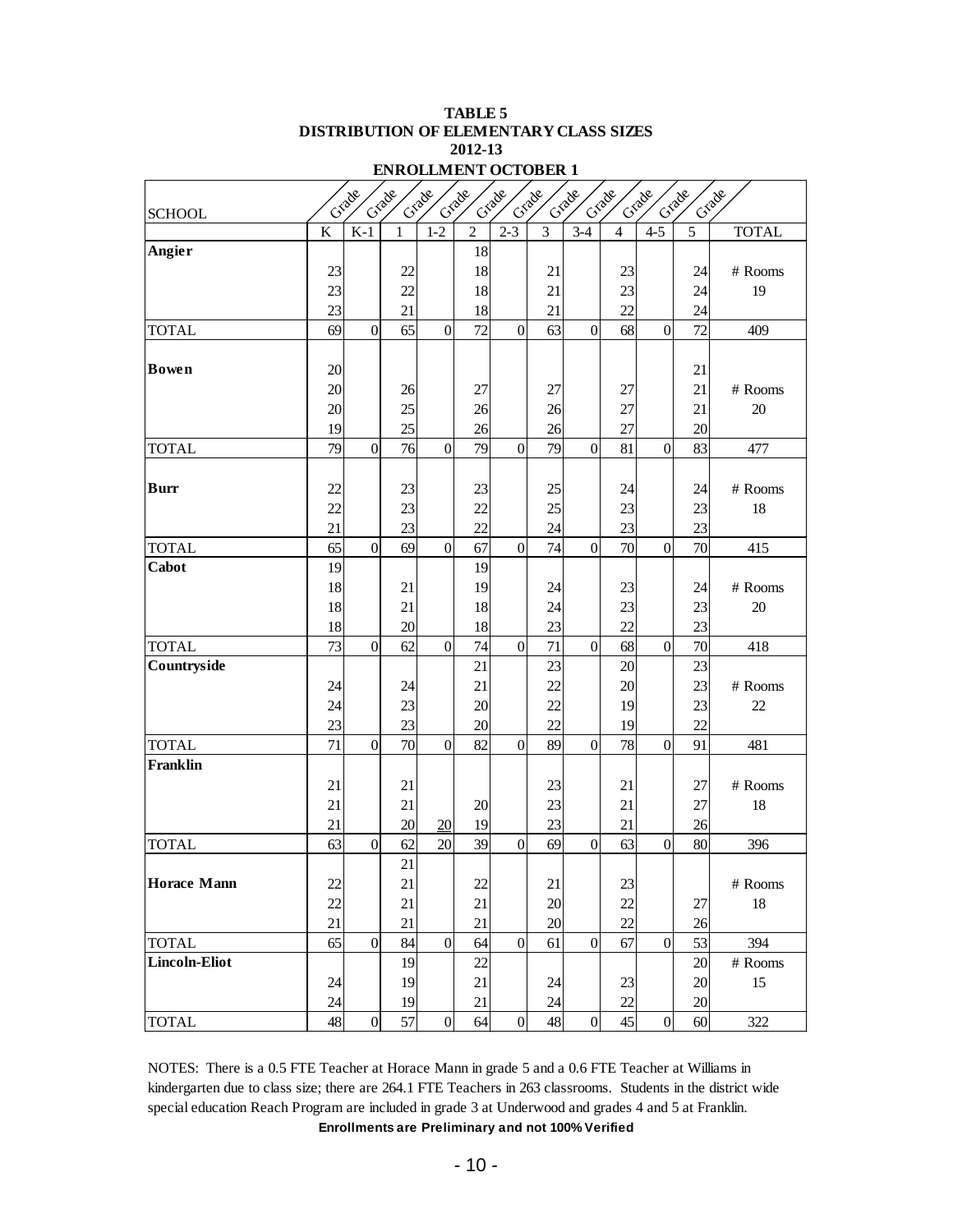| 2012-13<br><b>ENROLLMENT OCTOBER 1</b> |                                                                                                  |                |          |                 |                 |                  |                 |                  |                |                  |                 |              |
|----------------------------------------|--------------------------------------------------------------------------------------------------|----------------|----------|-----------------|-----------------|------------------|-----------------|------------------|----------------|------------------|-----------------|--------------|
|                                        | Grade<br>Grade<br>Criade<br>Crade<br>Grade<br>Grade<br>Grade<br>Grade<br>Crade<br>Grade<br>Grade |                |          |                 |                 |                  |                 |                  |                |                  |                 |              |
| <b>SCHOOL</b>                          |                                                                                                  |                |          |                 |                 |                  |                 |                  |                |                  |                 |              |
|                                        | $\bf K$                                                                                          | $K-1$          | 1        | $1 - 2$         | $\overline{2}$  | $2 - 3$          | 3               | $3-4$            | $\overline{4}$ | $4 - 5$          | 5               | <b>TOTAL</b> |
| <b>Mason-Rice</b>                      | 20                                                                                               |                |          |                 |                 |                  |                 |                  |                |                  |                 |              |
|                                        | 20                                                                                               |                | 21       |                 | 24              |                  | 26              |                  | 25             |                  | 26              | # Rooms      |
|                                        | 19                                                                                               |                | 21       |                 | 24              |                  | 25              |                  | 24             |                  | 25              | 19           |
|                                        | 20                                                                                               |                | 21       |                 | 23              |                  | 25              |                  | 24             |                  | 25              |              |
| <b>TOTAL</b>                           | 79                                                                                               | $\overline{0}$ | 63       | $\overline{0}$  | 71              | $\overline{0}$   | 76              | $\overline{0}$   | 73             | $\overline{0}$   | 76              | 438          |
| Memorial-                              |                                                                                                  |                | 20       |                 | 21              |                  |                 |                  | 21             |                  | 21              |              |
| <b>Spaulding</b>                       | 23                                                                                               |                | 19       |                 | 20              |                  | 25              |                  | 20             |                  | 21              | # Rooms      |
|                                        | 23                                                                                               |                | 19       |                 | 20              |                  | 24              |                  | 20             |                  | 21              | 22           |
|                                        | 23                                                                                               |                | 19       |                 | 20              |                  | 24              |                  | 20             |                  | 21              |              |
| <b>TOTAL</b>                           | 69                                                                                               | $\overline{0}$ | 77       | $\overline{0}$  | 81              | $\overline{0}$   | 73              | $\overline{0}$   | 81             | $\overline{0}$   | 84              | 465          |
| Peirce                                 | 17                                                                                               |                | 21       |                 |                 |                  |                 |                  |                |                  | 23              | # Rooms      |
|                                        | 17<br>17                                                                                         |                | 21<br>20 |                 | 27<br>27        |                  | 26<br>25        |                  | 26<br>26       |                  | 22<br>22        | 15           |
| <b>TOTAL</b>                           | 51                                                                                               | $\overline{0}$ | 62       | $\overline{0}$  | 54              | $\overline{0}$   | 51              | $\overline{0}$   | 52             | $\overline{0}$   | 67              | 337          |
| Underwood                              |                                                                                                  |                |          |                 |                 |                  | 21              |                  |                |                  |                 | # Rooms      |
|                                        | 19                                                                                               |                | 20       |                 | 25              |                  | 21              |                  | 24             |                  | 28              | 14           |
|                                        | 19                                                                                               | 18             | 20       |                 | 24              |                  | 20              |                  | 24             |                  | 27              |              |
| <b>TOTAL</b>                           | 38                                                                                               | 18             | 40       | $\overline{0}$  | 49              | $\overline{0}$   | 62              | $\overline{0}$   | 48             | $\overline{0}$   | 55              | 310          |
| Ward                                   |                                                                                                  |                |          |                 |                 |                  |                 |                  |                |                  | 20              | # Rooms      |
|                                        | 19                                                                                               |                | 21       |                 | 23              |                  | 26              |                  | 24             |                  | 20              | 14           |
|                                        | 18                                                                                               | 19             | 20       |                 | 23              |                  | 25              |                  | 23             |                  | 20              |              |
| <b>TOTAL</b>                           | 37                                                                                               | 19             | 41       | $\overline{0}$  | $\overline{46}$ | $\overline{0}$   | $\overline{51}$ | $\overline{0}$   | 47             | $\overline{0}$   | $\overline{60}$ | 301          |
| Williams                               |                                                                                                  |                |          |                 |                 |                  | $\overline{23}$ |                  |                |                  |                 | # Rooms      |
|                                        | 25                                                                                               |                | 21       |                 | 27              |                  | 23              |                  | 24             |                  | 25              | 13           |
|                                        | 25                                                                                               |                | 20       |                 | 20              |                  | 23              |                  | 24             |                  | 24              |              |
| <b>TOTAL</b>                           | 50                                                                                               | $\overline{0}$ | 41       | $\overline{0}$  | 47              | $\overline{0}$   | 69              | $\overline{0}$   | 48             | $\overline{0}$   | 49              | 304          |
| <b>Zervas</b>                          | 20                                                                                               |                |          |                 | 23              |                  |                 |                  | 19             |                  | 19              | # Rooms      |
|                                        | 20                                                                                               |                | 20       |                 | 23              |                  | 23              |                  | 18             |                  | 19              | 16           |
|                                        | 20<br>60                                                                                         | $\overline{0}$ | 19<br>39 | $\overline{0}$  | 22<br>68        | $\boldsymbol{0}$ | 23<br>46        | $\overline{0}$   | 18<br>55       | $\overline{0}$   | 19<br>57        |              |
| <b>TOTAL</b>                           |                                                                                                  |                |          |                 |                 |                  |                 |                  |                |                  |                 | 325          |
|                                        |                                                                                                  | Criade         | Crack    | Grade           | Grade           | Craace           | Crade           | Crade            | Craace         | Crade            | Grade           | Grade        |
|                                        | K                                                                                                | $K-1$          | 1        | $1 - 2$         | 2               | $2 - 3$          | 3               | $3-4$            | $\overline{4}$ | $4 - 5$          | $\sqrt{5}$      | <b>TOTAL</b> |
| <b>Grand Total</b>                     | 917                                                                                              | 37             | 908      | 20 <sup>1</sup> | 957             | $\boldsymbol{0}$ | 982             | $\overline{0}$   | 944            | $\overline{0}$   | 1027            | 5,792        |
| Avg. Class Size                        | 20.8                                                                                             | 18.5           | 21.1     | 20.0            | 21.8            | 0.0              | 23.4            | 0.0              | 22.5           | 0.0 <sub>l</sub> | 23.0            | 22.0         |
| # of Rooms/Classes                     | 44                                                                                               | $\mathbf{2}$   | 43       | $\mathbf{1}$    | 44              | $\boldsymbol{0}$ | 42              | $\boldsymbol{0}$ | 42             | 0                | 45              | 263          |

**2012-13 DISTRIBUTION OF ELEMENTARY CLASS SIZES TABLE 5, Continued**

**Enrollments are Preliminary and not 100% Verified** NOTES: There is a 0.5 FTE Teacher at Horace Mann in grade 5 and a 0.6 FTE Teacher at Williams in kindergarten due to class size; there are 264.1 FTE Teachers in 263 classrooms. Students in the district wide special education Reach Program are included in grade 3 at Underwood and grades 4 and 5 at Franklin.